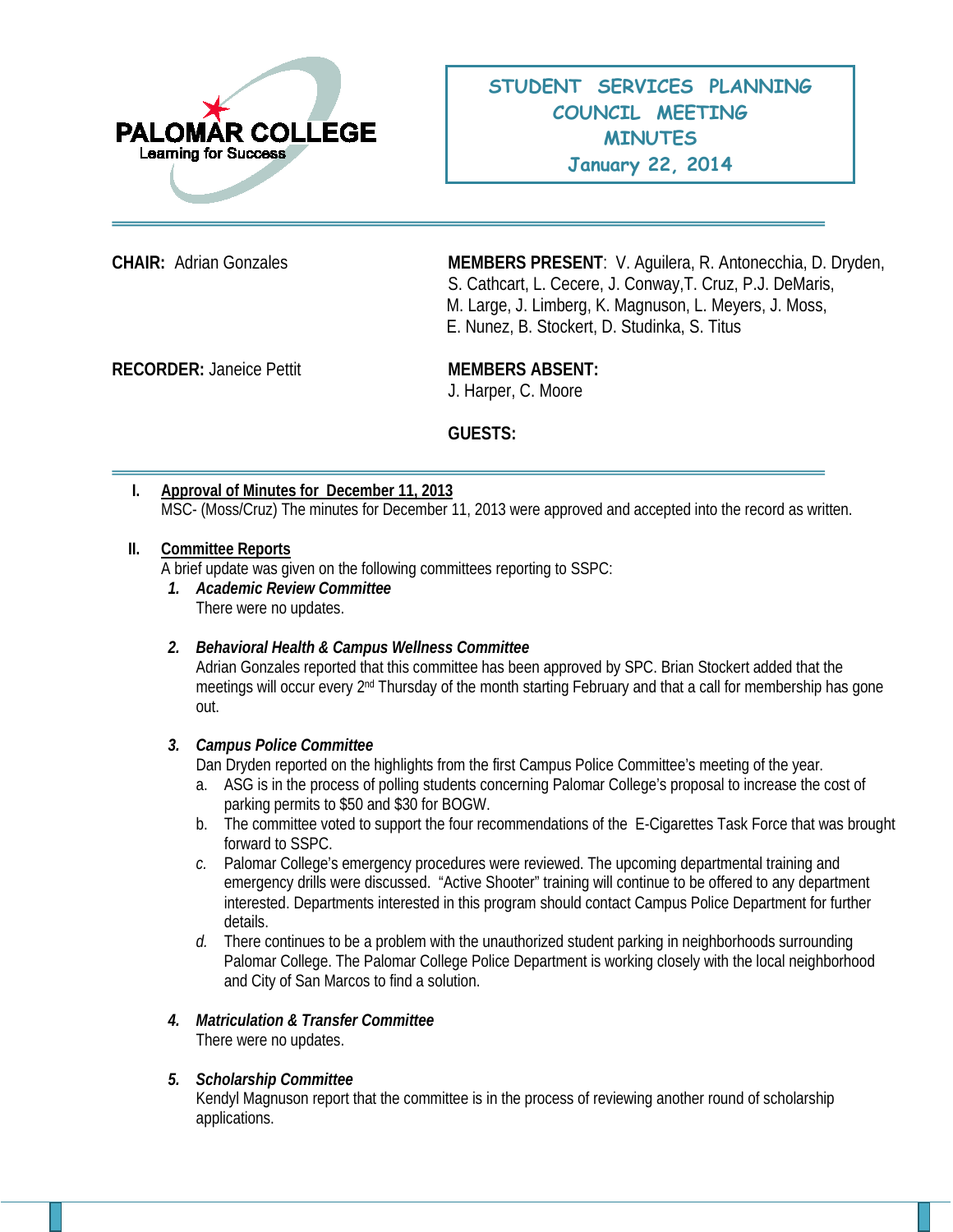# *6. Student Equity Committee*

Adrian Gonzales reported that the committee will hopefully be re-activated sometime in the month of February, 2014

*7. Student Program Eligibility Appeals Committee – Kendyl Magnuson* Kendyl Magnuson reported that the committee is scheduled to meet in April to review new petitions.

# *8. Registration Committee – Kendyl Magnuson*

Kendyl Magnuson reported that the committee has updated priority registration guidelines in order to meet current State and Federal regulations.

#### III. **Action Items**

#### *1. Priority Registration*

A copy of the updated priority registration guidelines was given out to SSPC as an informational item only. The draft document has been forwarded on to the Policies and Procedures Committee for review and refinements before it is presented to SPC for approval.

## *2. Student Services SPFF Requests*

SPFF Requests forms are to be submitted by February 7, 2013 to the responsible administrator as outlined in PC Strategic Plan 2016.

## *3. Student Services Staffing Plans*

Vice President Gonzales has requested all Student Services administrators to submit their proposed 2014-2015 staffing plans to his office by Thursday, January 23rd.

#### **IV. Informational Items**

#### **1. Emergency Notification System**

In light of current events, the Administration is currently reviewing Palomar College's Emergency Notification System (phone, web, fire alarms, etc.).

A small group from Palomar is scheduled to attend FEMA emergency training at Southwestern College.

Palomar College's future plans are as follows:

- Include the FEMA emergency training in Palomar College's campus wide emergency training
- Identify key Palomar College emergency personnel
- Improve campus wide emergency communication by running monthly emergency phone messaging tests.

# *2. Student Success Support Programs Task Force*

The Student Success Support Programs Task Force Committee's application request has passed SPC. A call out for membership is now in progress. The steering committee will meet on the 3<sup>rd</sup> week of the month.

## **V. Other Business**

- 1. ASG Vice President Genesis Gilroy has been selected to replace Jennifer Gonzalez as ASG President. ASG is scheduled to meet next week to select a new vice president.
- 2. The use of e-cigarettes in the classroom by faculty and students continues to be a problem. Three separate departments are involved. Incoming complaints are being forwarded to the appropriate vice president for follow up.
- 3. Team Life is offering jazzercise classes for staff members every Tuesday and Thursday during the Spring Semester.